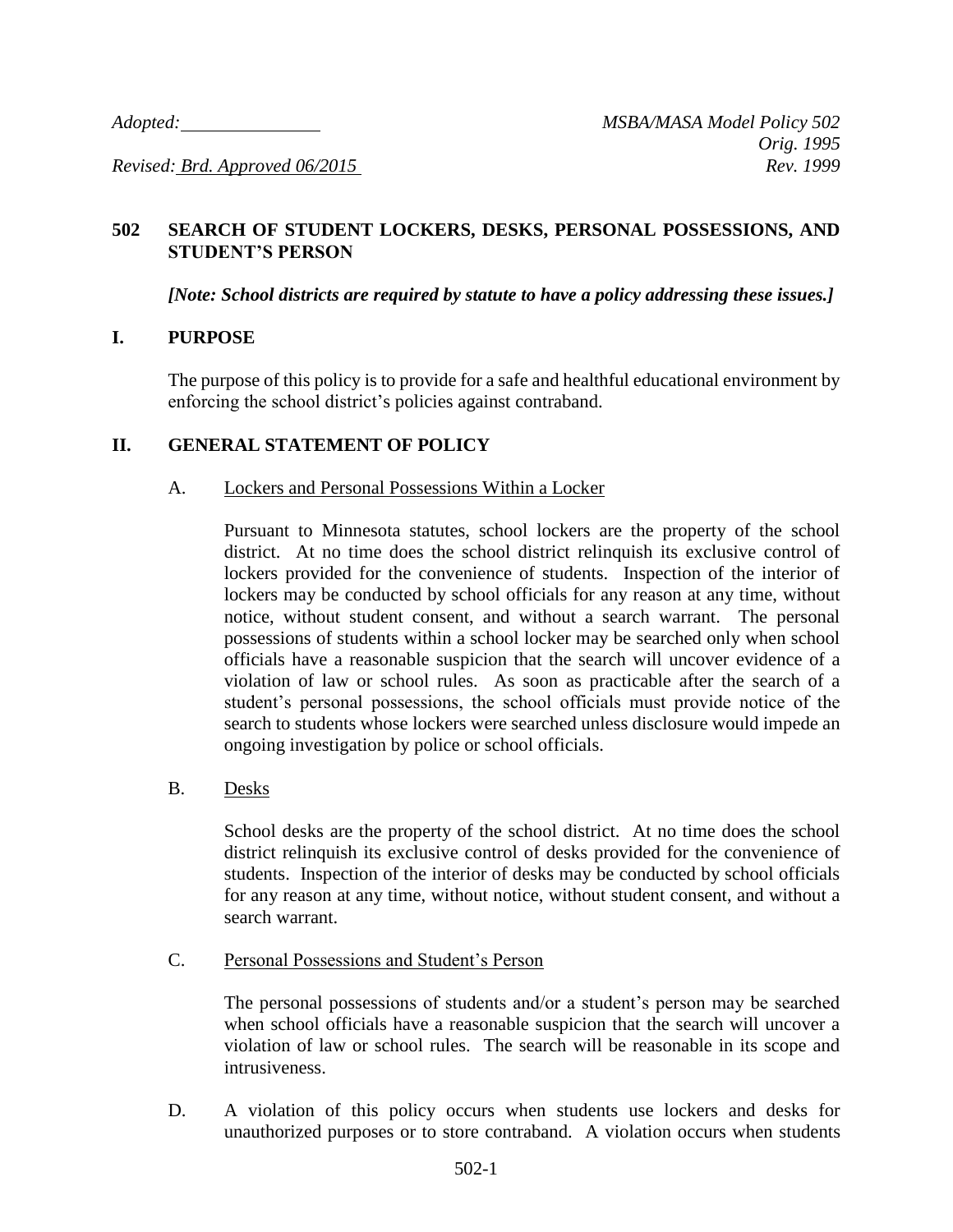carry contraband on their person or in their personal possessions.

### **III. DEFINITIONS**

- A. "Contraband" means any unauthorized item possession of which is prohibited by school district policy and/or law. It includes, but is not limited to, weapons and "look-alikes," alcoholic beverages, controlled substances and "look-alikes," overdue books and other materials belonging to the school district, and stolen property.
- B. "Personal possessions" includes, but is not limited to, purses, backpacks, bookbags, packages, and clothing.
- C. "Reasonable suspicion" means that a school official has grounds to believe that the search will result in evidence of a violation of school district policy, rules, and/or law. Reasonable suspicion may be based on a school official's personal observation, a report from a student, parent or staff member, a student's suspicious behavior, a student's age and past history or record of conduct both in and out of the school context, or other reliable sources of information.
- D. "Reasonable scope" means that the scope and/or intrusiveness of the search is reasonably related to the objectives of the search. Factors to consider in determining what is reasonable include the seriousness of the suspected infraction, the reliability of the information, the necessity of acting without delay, the existence of exigent circumstances necessitating an immediate search and further investigation (e.g., to prevent violence, serious and immediate risk of harm or destruction of evidence), and the age of the student.

# **IV. PROCEDURES**

- A. School officials may inspect the interiors of lockers and desks for any reason at any time, without notice, without student consent, and without a search warrant.
- B. School officials may inspect the personal possessions of a student and/or a student's person based on a reasonable suspicion that the search will uncover a violation of law or school rules. A search of personal possessions of a student and/or a student's person will be reasonable in its scope and intrusiveness.
- C. As soon as practicable after a search of personal possessions within a locker pursuant to this policy, the school officials must provide notice of the search to students whose possessions were searched unless disclosure would impede an ongoing investigation by police or school officials.
- D. Whenever feasible, a search of a person shall be conducted in private by a school official of the same sex. A second school official of the same sex shall be present as an observer during the search of a person whenever feasible.
- E. A strip search is a search involving the removal of coverings or clothing from